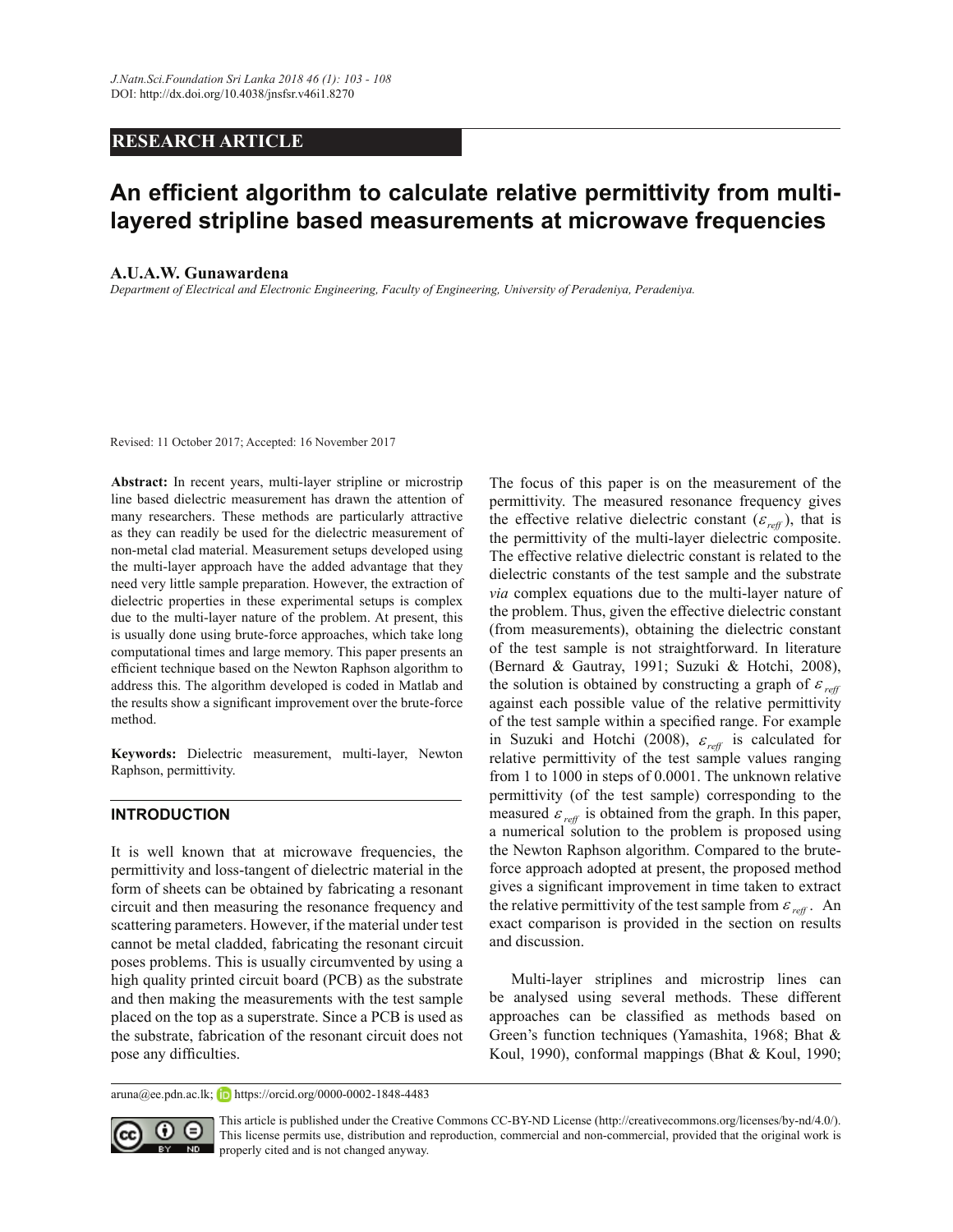Svacina, 1992), and hybrid-mode analysis (Kitazawa, 1989; Bhat & Koul, 1990). A dielectric measurement method based on the Green's functions is described by Bernard and Gautray (1991). A method based on hybridmode analysis is described by Suzuki and Hotchi (2008), which has later been adopted in a commercial product (Keysight Technologies & KEYCOM corp., 2014). Methods based on conformal mapping techniques are described by Rashidian *et al.* (2012) and Samarasinghe *et al.* (2016). Irrespective of the differences in the methods of analysis, multi-layer stripline or microstrip line based measurement techniques using these methods share the advantages of easy sample preparation (which does not require any special preparation other than cutting a sample to a specified size) and applicability for the measurement of non-metal clad samples.

 The numerical technique developed in this paper is for a stripline based measurement formulated using Green's functions. In the section on methodology, the analysis of a multi-layer strip line using the Green's function technique is reviewed. Moreover, a numerical solution based on the Newton Raphson algorithm is also developed in the same section. Results to confirm the superior performance of the proposed method are presented in the subsequent section.

### **METHODOLOGY**

This paper introduces a computationally efficient method to extract relative permittivity from multilayer stripline based measurement setups. Therefore, in the proceeding subsection, we review how the equations used in the calculations are obtained. Then we formulate the problem using Newton Raphson algorithm, which is the main contribution of the paper.

#### **Analysis of the multi-layer stripline**

The method used in this paper and in the paper by Bernard and Gautray (1991) is based on the formulae originally derived in Yamashita (1968) for the analysis of inhomogeneous transmission lines. The cross-section of the transmission line considered in Yamashita (1968) is shown in Figure 1. Here the figure is drawn upside down compared to the original publication (Yamashita, 1968) to fit into the requirements of this paper. In Yamashita (1968), it is shown that the capacitance per unit length  $(C)$  of the transmission line is given by:

$$
\frac{1}{C} = \frac{1}{\pi Q^2} \int_{0}^{+\infty} \hat{f}(\beta) \hat{\phi}(\beta, d) d\beta
$$
...(1)

where  $\hat{f}(\beta)$  is the Fourier transform of the charge distribution  $f(x)$ ,  $Q$  is the total charge on the centre conductor, that is,

$$
Q = \int_{-w_0/2}^{w_0/2} f(x) dx
$$
...(2)

and,  $\hat{\phi}(\beta, d)$  is the Fourier transform of the potential distribution  $\phi(x, y)$  at  $y = d$ . Furthermore,  $\phi(\beta, d)$  is given by Yamashita (1968): ³

$$
\hat{\phi}(\beta, d) = \frac{1}{\varepsilon} \hat{f}(\beta) \hat{g}(\beta) \tag{3}
$$

 $\hat{g}(\beta)$  is given by equation (10) of Yamashita (1968) where  $\hat{g}(\beta)$  is the Fourier transform with respect to *x* of the Granu's function of the commuter **D** isometry constitution the respective layers (Figure 1). the Green's function of the governing Poisson's equation. where  $\varepsilon_1$ ,  $\varepsilon_2$ , and  $\varepsilon_3$  are the permittivities (absolute) of

 $\hat{g}(\beta) =$  $\hat{g}(\beta) =$ 

$$
\frac{\varepsilon_1 \coth(|\beta|h) + \varepsilon_2 \coth(|\beta|s)}{|\beta| \varepsilon_1 \coth(|\beta|h)| \varepsilon_3 \coth(|\beta|d) + \varepsilon_2 \coth(|\beta|s)| + \varepsilon_2 |\varepsilon_2 + \varepsilon_3 \coth(|\beta|d) \coth(|\beta|s)]}
$$
  
...(4)

 $\beta$  is the special frequency with respect to *x*. Equations  $(1)$  through  $(4)$  can be used to solve for cases involving to an unshielded microstrip line with a superstrate (test stripline, microstrip line, and the microstrip line with a top metal cover. Equations corresponding to a stripline can be obtained by setting  $h = 0$  in equation (4). Similarly, by setting  $h = \infty$  and  $\varepsilon_1 = \varepsilon_0$ , equations corresponding sample) can be obtained. In this paper, the emphasis is on stripline based measurement techniques such as those described in Bernard and Gautray (1991). Therefore, the equations derived and the algorithm developed next is for the case of striplines. However, these results can be easily extended to a microstrip based measurement setup by considering the case where  $h = \infty$  and  $\varepsilon_1 = \varepsilon_0$ .



**Figure 1:** Shielded double layer microstrip line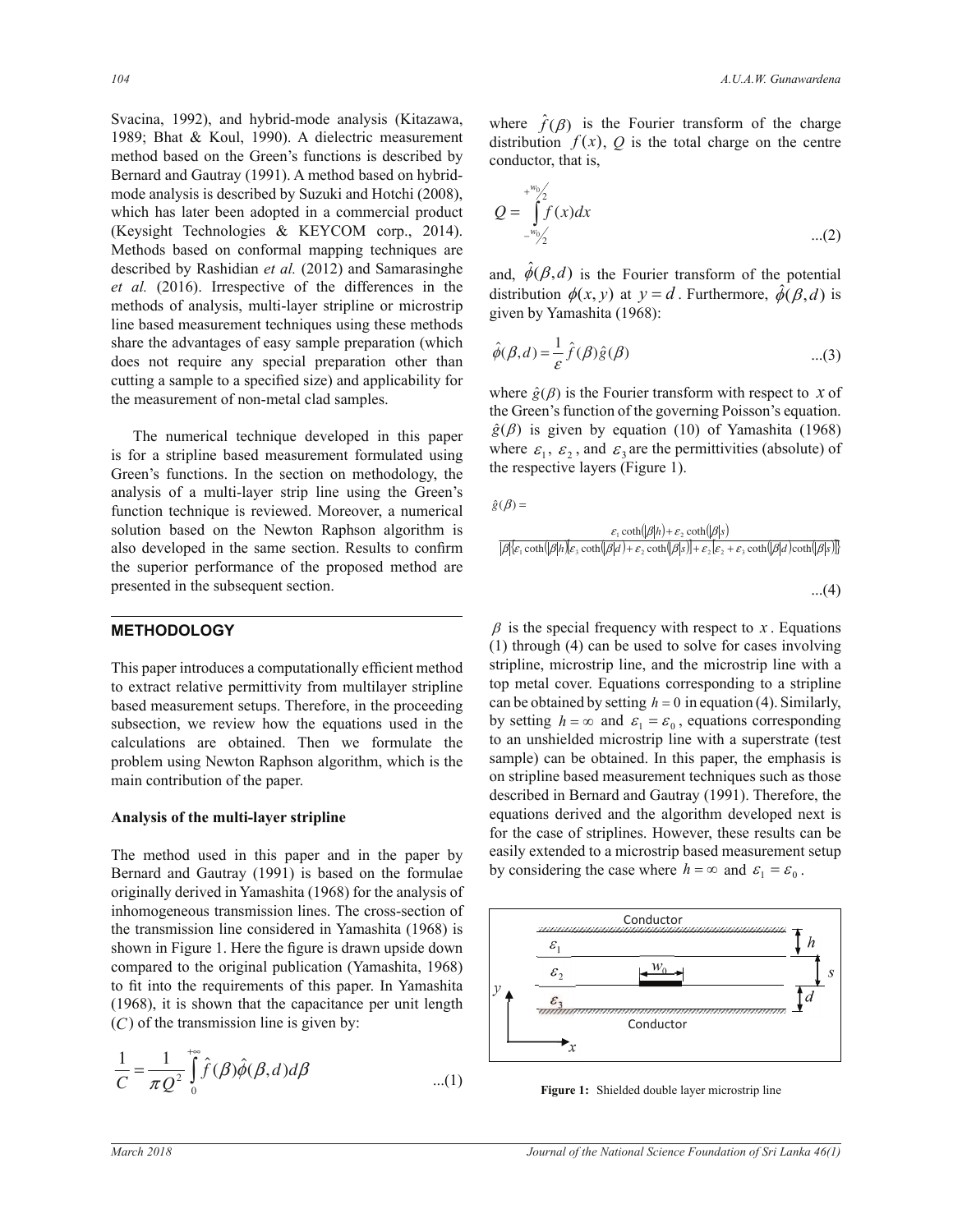

**Figure 2:** Dielectric stack

The cross-section of a stripline based measurement setup is shown in Figure 2. Setting  $h = 0$  in equation (4) and substituting the result in equation  $(1)$  gives:

$$
\frac{1}{C} = \frac{1}{\pi Q^2} \int_{0}^{\infty} \frac{[\hat{f}(\beta)]^2}{\beta[\varepsilon_3 \coth \beta d + \varepsilon_2 \coth \beta s]} d\beta.
$$
...(5)

In deriving equations  $(1)$  to  $(5)$ , for simplicity it is assumed that the thickness of the centre conductor is negligible. However, this assumption can be relaxed by adding one extra term to the kernel of the integral of equation (1) (Yamashita, 1968). Derivations also or equation (1) (Yamashita, 1968). Derivations also  $\begin{cases} \cos(\beta w_0/2) - \frac{2\sin(\beta w_0/2)}{\beta w_0/2} + \frac{\sin^2(\beta w_0/4)}{(\beta w_0/4)} \end{cases}$ This condition can easily be satisfied by carrying out the measurements below the cut-off frequency of higher order modes. Moreover, since the propagating mode is quasi-TEM, the capacitance per unit length of the transmission line can be expressed as,

$$
C = \frac{C_0}{\varepsilon_{\text{ref}}} \qquad \qquad \text{...} (6) \qquad \qquad x = x - \frac{G(x_n)}{}
$$

where  $\varepsilon_{\text{reff}}$  is the effective relative permittivity and  $C_0$ is the capacitance of the transmission line if the substrate and the test material are replaced by air. Therefore, the effective relative permittivity is given by:  $\mathsf{Id}\;C_0$ 

$$
\varepsilon_{\text{ref}}(\varepsilon_{r2}) = \frac{\int_{0}^{\infty} \frac{[\hat{f}(\beta)]^2 d\beta}{\beta[\text{coth}(\beta d) + \text{coth}(\beta s)]}}{\int_{0}^{\infty} \frac{[\hat{f}(\beta)]^2 d\beta}{\beta[\varepsilon_{r3} \text{coth}(\beta d) + \varepsilon_{r2} \text{coth}(\beta s)]}}
$$
\nwhere  $\varepsilon_{\text{refM}}$  is the measured effective permittivity, the solution of equation (11) will give the relative permittivity of the test sample,  $\varepsilon_{r2}$ . With little manipulation, it can be shown that the derivative of  $F(\varepsilon_{r2})$  with respect to  $\varepsilon_{r2}$  is

Note that in equation (7),  $\varepsilon_{r2}$  and  $\varepsilon_{r3}$  are the relative  $\varepsilon_2$  and  $\varepsilon_3$ , respectively as depicted in Figure 1. In permittivities corresponding to the absolute permittivities dielectric measurement methods based on stripline fixtures (Bernard & Gautray, 1991; Suzuki & Hotchi, 2008) the relative permittivity of the test sample  $\varepsilon_{r2}$ ,

is obtained from  $\varepsilon_{\text{reff}}$ , which is the measured quantity. However, this is not straightforward as  $\varepsilon_{r2}$  and  $\varepsilon_{\text{ref}}$  are connected through a complicated equation as shown in equation (7). In literature, relative permittivity of the test sample is obtained by constructing a graph of  $\varepsilon_{\text{reff}}$ *vs*  $\varepsilon_{r2}$ , which requires equation (7) to be evaluated at a large number of points. In the next section, we introduce a numerical technique based on Newton Raphson method to solve equation  $(7)$  more efficiently. .<br>ص of rupped metrod

Foregoing work requires a trial function to be selected for  $f(x)$ , the charge distribution. Following Yamashita  $(1968)$ ,  $f(x)$  is selected as: going work requires a trial function to be selected

$$
f(x) = \begin{cases} 1 + \left| \frac{2x}{w_0} \right|^3 & \text{for } |x| \le w_0/2 \\ 0 & \text{otherwise.} \end{cases}
$$
...(8)

which gives (Yamashita, 1968), ½  $\frac{1}{2}$ 

$$
\frac{\hat{f}(\beta)}{Q} = \frac{8}{5} \left\{ \frac{\sin(\beta w_0/2)}{\beta w_0/2} \right\} + \frac{12}{5(\beta w_0/2)^2}.
$$

$$
\left\{ \cos(\beta w_0/2) - \frac{2\sin(\beta w_0/2)}{\beta w_0/2} + \frac{\sin^2(\beta w_0/4)}{(\beta w_0/4)^2} \right\}.
$$
...(9)

#### **Newton Raphson formulation**

equation  $G(x) = 0$  is obtained using the iterative formula: In the Newton Raphson method, the solutions of the

$$
x_{n+1} = x_n - \frac{G(x_n)}{G'(x_n)}
$$
...(10)

 $\frac{1}{2}$ where  $G'(x)$  is the derivative of  $G(x)$  with respect to  $x$ .<br>Therefore, if we define a function of  $g$ , as Therefore, if we define a function of  $\varepsilon_{r2}$  as, *x*

$$
F(\mathcal{E}_{r2}) = \mathcal{E}_{\text{refIM}} - \mathcal{E}_{\text{ref}}(\mathcal{E}_{r2}), \qquad ...(11)
$$

 $\epsilon_{\text{reflM}}$ ε solution of equation (11) will give the relative permittivity  $\frac{1}{\sqrt{2}}$ ε έταν και τους και τους και τους και τους και τους και τους και τους και τους και τους και τους και τους και shown that the derivative of  $F(\varepsilon_{r2})$  with respect to  $\varepsilon_{r2}$  is of the test sample,  $\varepsilon_{r2}$ . With little manipulation, it can be given by,

$$
F'(\varepsilon_{r2}) = \frac{C_0[\varepsilon_{\text{reff}}(\varepsilon_{r2})]^2}{\pi\varepsilon_0 Q^2} \int_0^\infty \frac{\coth(\beta s) [\hat{f}(\beta)]^2}{\beta[\varepsilon_{r3}\coth(\beta d) + \varepsilon_{r2}\coth(\beta s)]^2} d\beta.
$$

³

...(12)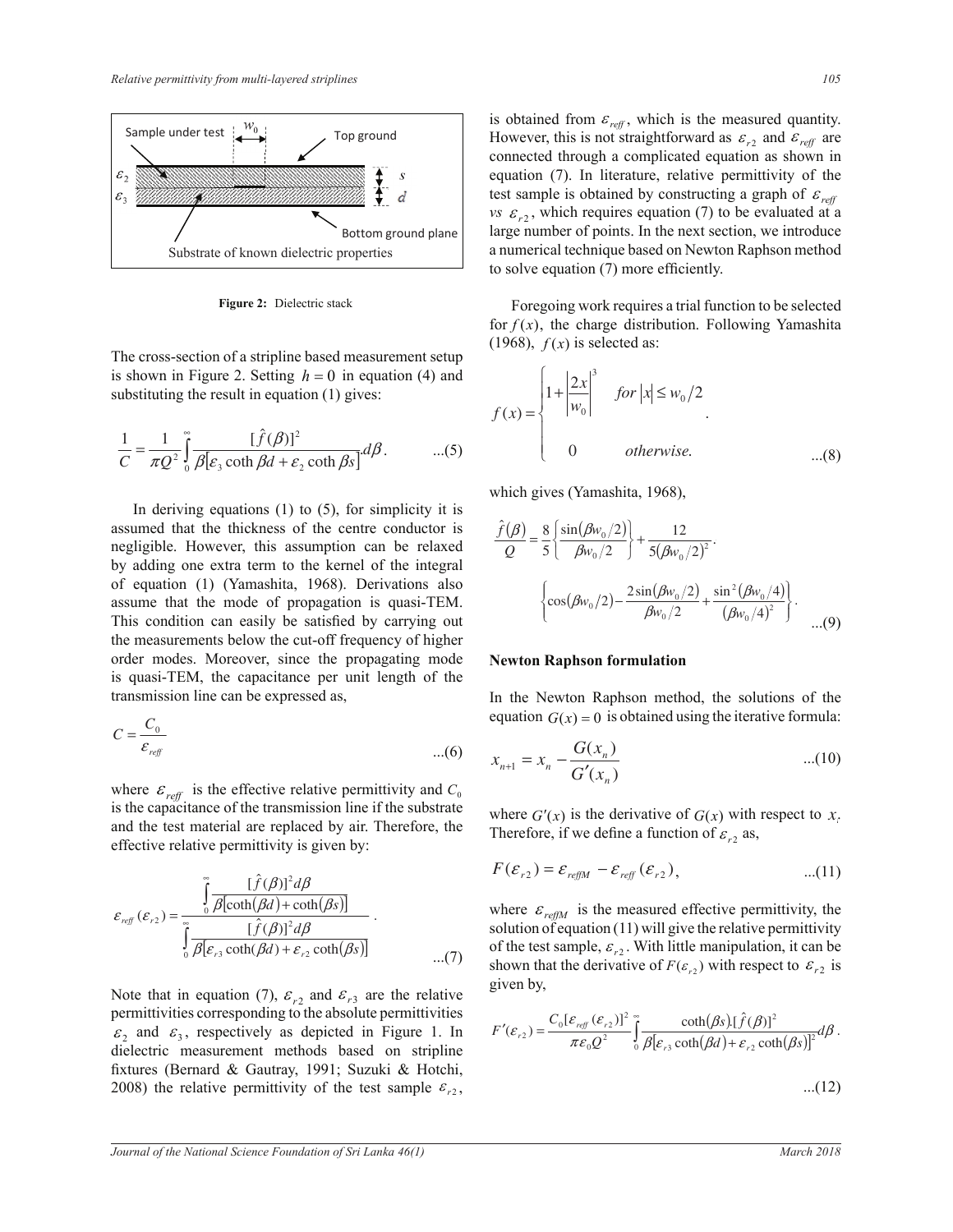In the practical implementation of the algorithm, both  $F(\varepsilon_{r2})$  and  $F'(\varepsilon_{r2})$  are evaluated using numerical integration. The steps of the algorithm can be summarised as shown in Figure 3. In the algorithm,  $\varepsilon_{r2}^n$  is the value of  $\varepsilon_{r2}$  after the *n*<sup>th</sup> iteration.

*Step 1:*  **Contract Contract State** *Set*  $\varepsilon_r^0$  *to an initial guess. Set iteration number* ݊ *to zero. Step 2: Calculate*  $F(\varepsilon_{r2}^n)$  *and*  $F'(\varepsilon_{r2}^n)$  *using equations (10) and (11). Find*  $\varepsilon_{r2}^{n+1}$  *using the equation*  $\varepsilon_{r2}^{n+1} = \varepsilon_{r2}^{n} - \frac{F(\varepsilon_{r2}^{n})}{F'(\varepsilon_{r2}^{n})}$ 

*Step 3:* 

*Check if*  $|\varepsilon_{r2}^{n+1} - \varepsilon_{r2}^{n}| < \eta$  *where*  $\eta$  *is a specified accuracy. If the check fails, increase n by 1 and go back to Step 2. Take*  $\varepsilon_{r2}^{n+1}$  *as the relative permittivity of the sample otherwise.* 



#### **RESULTS AND DISCUSSION**

The performance of the proposed algorithm is demonstrated by considering a measurement scenario with parameters given in Table 1. The result shown in Figure 6 was obtained using equation (7). The equation was coded using MATLAB v14b. The relative permittivity of the test sample,  $\varepsilon_{r2}$  varied from 1 to 70 to cover most practically available material. This result is equivalent to Figure 3 of Bernard and Gautray (1991), the graph used to read the relative permittivity of the test sample from the effective permittivity. Experimental verification of the results shown in Figure 6 is not necessary as it has been done in Yamashita (1968). However, the results shown in Figure 6 were cross checked against the results obtained using a finite element electromagnetic simulation to rule out any coding errors. The problem was simulated using Ansoft high frequency electromagnetic field simulation (HFSS V10.1). In the HFSS, a transmission line of specified dimensions sandwiched between the substrate and the test sample was considered (Figure 4). The line width,  $W_0$  was selected deliberately to mismatch with the 50  $\Omega$  port impedance so that the resonance due to reflections from ports will be prominent. Figure 5 shows the response of S11. The effective permittivity,  $\varepsilon_{ref}$ , can be calculated from the result:

$$
f_0 = \frac{nc}{2l\sqrt{\varepsilon_{\text{ref}}}}
$$
...(13) **Figure 5:** Response of S11 and S22,  $\varepsilon_{r2} = 10$ 

where  $f_0$  is the resonance frequency,  $c$  is the speed of propagation of electromagnetic waves in free space, *l* is the line length and *n* is an integer. The effective permittivity values obtained from HFSS are marked as crosses in Figure 6, which illustrates the accuracy of coding and the validity of the theory presented in Yamashita (1968). It should be noted that although Figure 6 resembles a straight line, it is not a straight line as it is evident from the gradient of the effective relative permittivity plotted in Figure 7.

**Table 1:** Parameters used

| Relative permittivity | 3.2                              |
|-----------------------|----------------------------------|
| Thickness             | $0.762$ mm $(30$ mil)            |
| Line width $(w_0)$    | $1.8 \text{ mm}$                 |
| Line length $(l)$     | $76.2 \text{ mm} (3 \text{ in})$ |
| Thickness             | $2 \text{ mm}$                   |
|                       |                                  |



**Figure 4:** HFSS simulation setup



**Figure 5:** Response of S11 and S22,  $\varepsilon_{r2} = 10$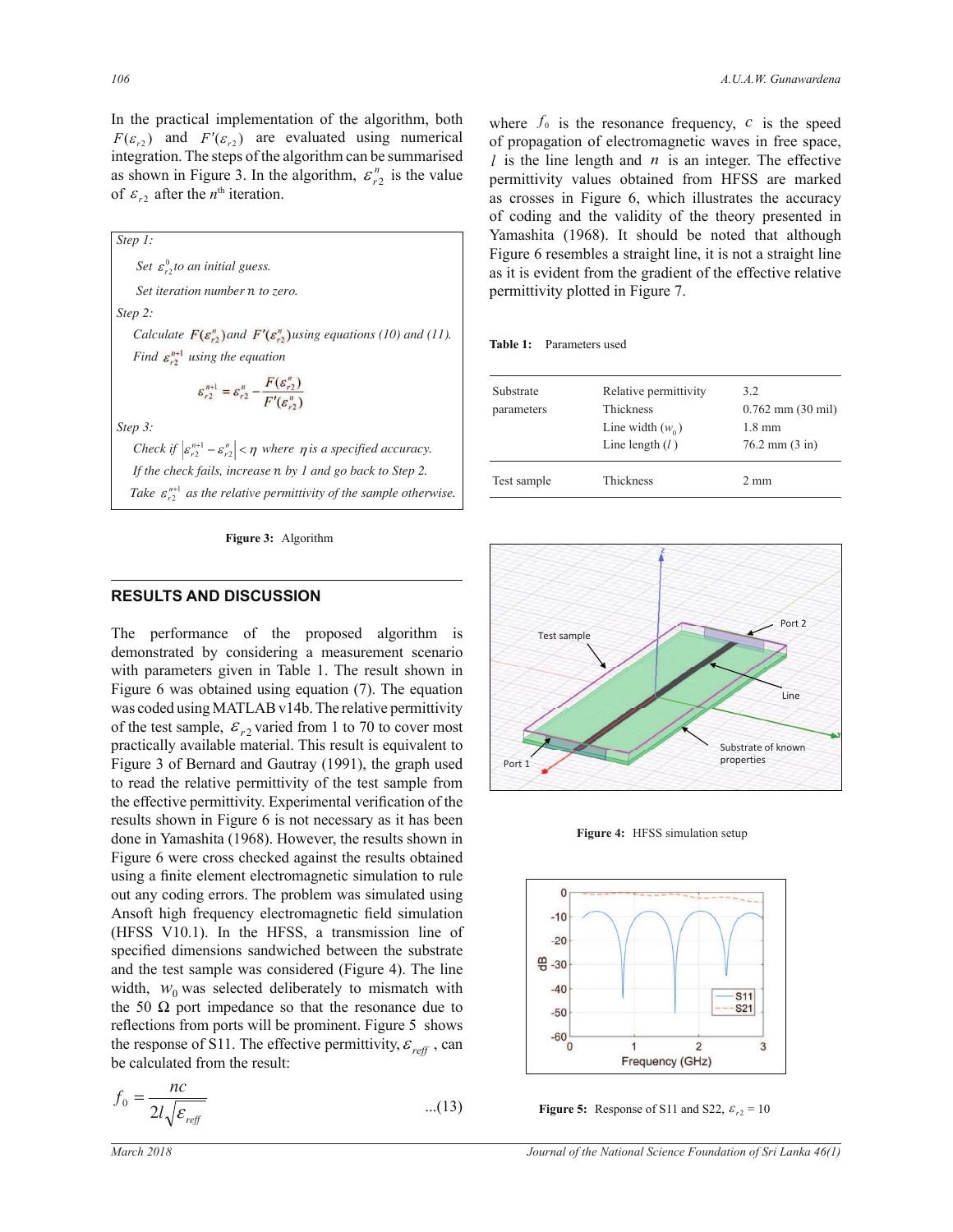

**Figure 6:** Variation of  $\varepsilon_{\text{ref}}$  vs.  $\varepsilon_{r2}$ 



**Figure 7:** Variation of the derivative of  $\varepsilon_{ref}$ 



Figure 7: Convergence characteristics **Figure 8:** Convergence characteristics

A test sample of  $\varepsilon_{r2} = 10.0$  is considered to demonstrate the performance of the algorithm. Test setup and sample parameters are as specified in Table 1. Using

equation (7) 691 times as opposed to 3 iterations of the Figure 6:  $\frac{1}{2}$   $\frac{1}{2}$   $\frac{1}{2}$   $\frac{1}{2}$   $\frac{1}{2}$   $\frac{1}{2}$   $\frac{1}{2}$   $\frac{1}{2}$   $\frac{1}{2}$   $\frac{1}{2}$   $\frac{1}{2}$   $\frac{1}{2}$   $\frac{1}{2}$   $\frac{1}{2}$   $\frac{1}{2}$   $\frac{1}{2}$   $\frac{1}{2}$   $\frac{1}{2}$   $\frac{1}{2}$   $\frac{1}{2}$   $\frac{1}{2}$  equation (7), it can be shown that  $\varepsilon_{\text{ref}}$  in this case is 5.6. In a measurement scenario, what is measured is  $\varepsilon_{\text{reff}}$ and the proposed algorithm is used to find  $\varepsilon_{r2}$ . Figure 8 shows how the algorithm converges to the solution when the measured value (ie.,  $\varepsilon_{ref}$ ) is specified as 5.6. The Newton Raphson algorithm was initialised using an initial guess of  $\varepsilon_{r2} = 1.0$ . The results clearly demonstrate that the algorithm converges to within 1 % of the true value in less than 3 iterations. This should be expected as the variation of  $\varepsilon_{\text{ref}}$  with  $\varepsilon_{r2}$  is nearly linear. On the other hand, if we consider the brute-force approach (Bernard & Gautray, 1991; Suzuki & Hotchi, 2008), reading the permittivity with a 1 % accuracy (when  $\varepsilon_{r2}$  is 10.0) starting from 1 to 70 (the upper limit selected in this paper) in steps of 0.1. This requires the computation of Newton Raphson algorithm.

> Commercial measurement solutions based on multi-layer stacks are relatively new to the industry (Keysight Technologies & KEYCOM corp., 2014) and it is envisaged that the method developed in this study will contribute to further enhance the efficiency of these products. The technique described also has many local applications. For example, Samarasinghe *et al.* (2016) describes a method of condition monitoring of transformers used in power distribution based on multilayer stack measurements.

> The method introduced in this paper is for multilayer striplines and is based on the Newton-Raphson algorithm. It is possible to extend this work to cover other multi-layer technologies such as multi-layer microstrip lines and also other numerical algorithms used for the numerical solution of equations.

## **CONCLUSION**

Multi-layer stripline/microstrip line based techniques are particularly attractive as they can be used with non-metal clad test samples and need very little effort in sample preparation (only required to cut the sample to a specified size). In this paper, it is demonstrated that the computational time involved in measurements can be dramatically reduced by employing numerical techniques (namely the Newton Raphson algorithm) to extract desired parameters. This is particularly important in automated measurement applications where averaging and narrow I.F. bandwidths are employed to reduce measurement noise. In addition, the reduction in computational time is also beneficial in applications where measurements are done over wide bandwidths.